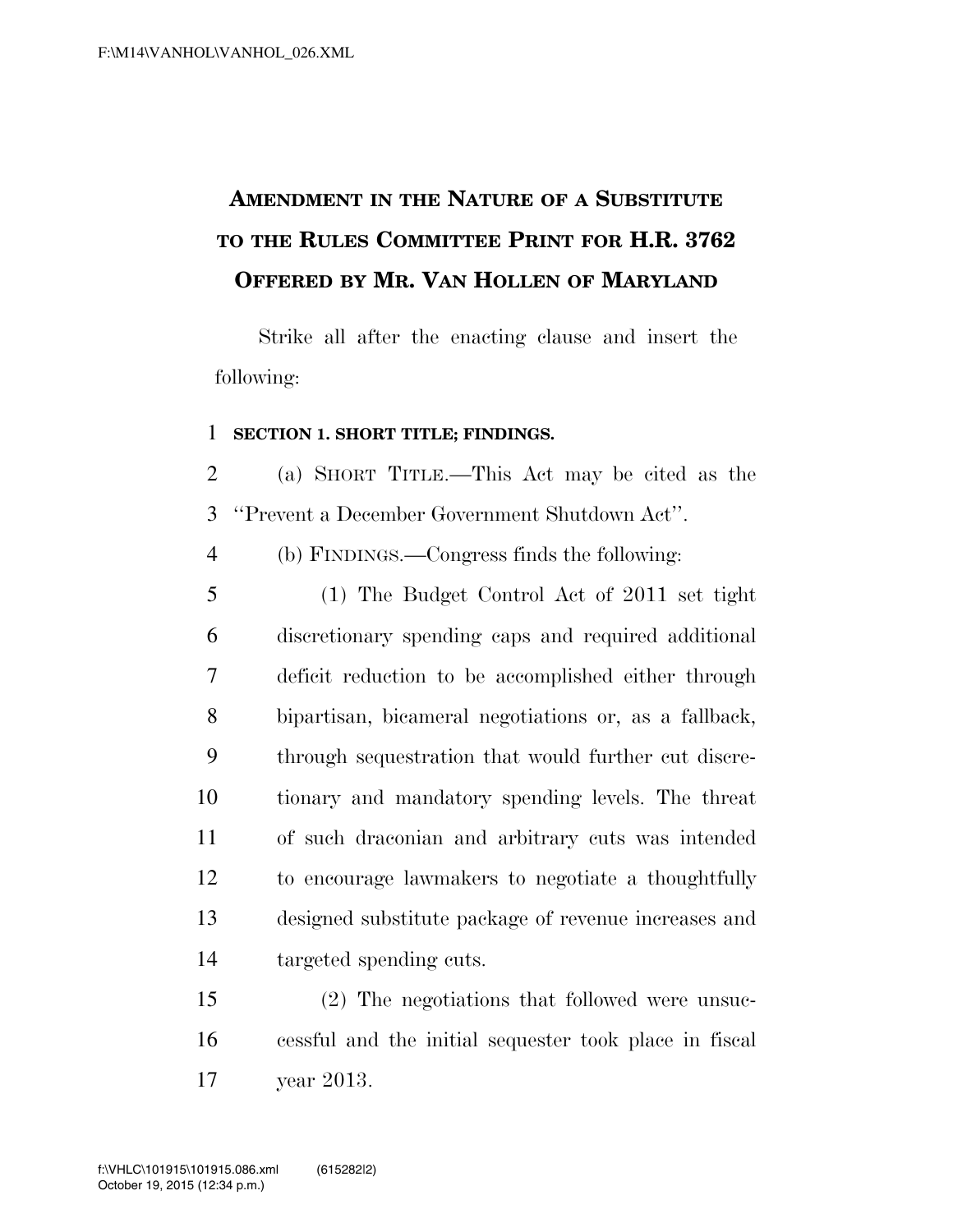$\mathfrak{D}$ 

 (3) While the threat of a sequester had not led to an agreement, the reality of a sequester did. Law- makers negotiated a two-year agreement that set higher levels of both defense and non-defense discre- tionary (NDD) spending for fiscal years 2014 and 2015.

 (4) A similar agreement is necessary now to avoid deep budget cuts in the current fiscal year, which began on October 1, 2015.

 (5) Senator John McCain and Representative Mac Thornberry, the Chairs of the Senate and House Armed Services Committees, have criticized the level of defense spending allowed under seques- tration: ''These cuts are seriously undermining the capabilities, readiness, morale and modernization of the armed forces. The senior military leaders of the Army, Navy, Air Force and Marine Corps have all testified to our committees that, with defense spend- ing at sequestration levels, they cannot execute the National Military Strategy.''

 (6) The impact of the cuts on NDD spending is becoming increasingly clear. NDD United—an al- liance of more than 2,500 organizations trying to protect NDD investments that benefit all Ameri-cans—made the case that ''these self-imposed cuts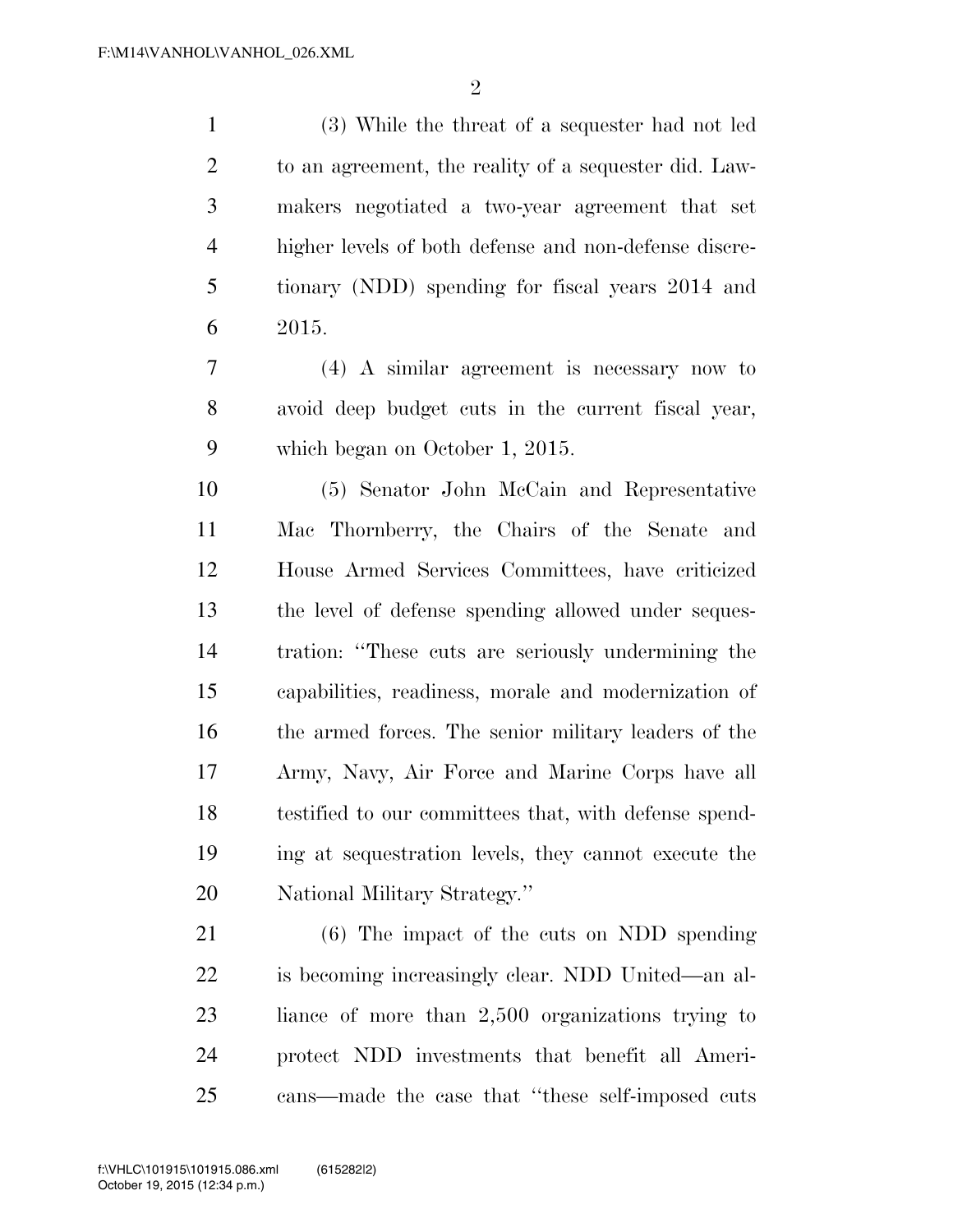are dragging down our economic recovery, ham- pering business growth and development, weakening public health preparedness and response, reducing resources for our nation's schools and colleges, com- promising federal oversight and fraud recovery, hin- dering scientific discovery, eroding our infrastruc- ture, and threatening our ability to address emer- gencies around the world.'' The impact can also be seen in the bills reported by the House Committee on Appropriations for fiscal year 2016. Among other things, those bills would cut the Department of Edu- cation by \$2.8 billion below the current level, take away housing vouchers from thousands of families, and provide \$1.4 billion less than the President re-quested for the Department of Veterans Affairs.

 (7) The sequester—in addition to endangering our defense, reducing investments in our future, and risking harm to vulnerable Americans—will weaken the nation's ongoing economic recovery. A recent analysis by the Congressional Budget Office found that eliminating the sequester would increase Gross Domestic Product by 0.4 percent in 2016 and 0.2 percent in 2017. It would also increase employment by 500,000 next year and 300,000 in 2017.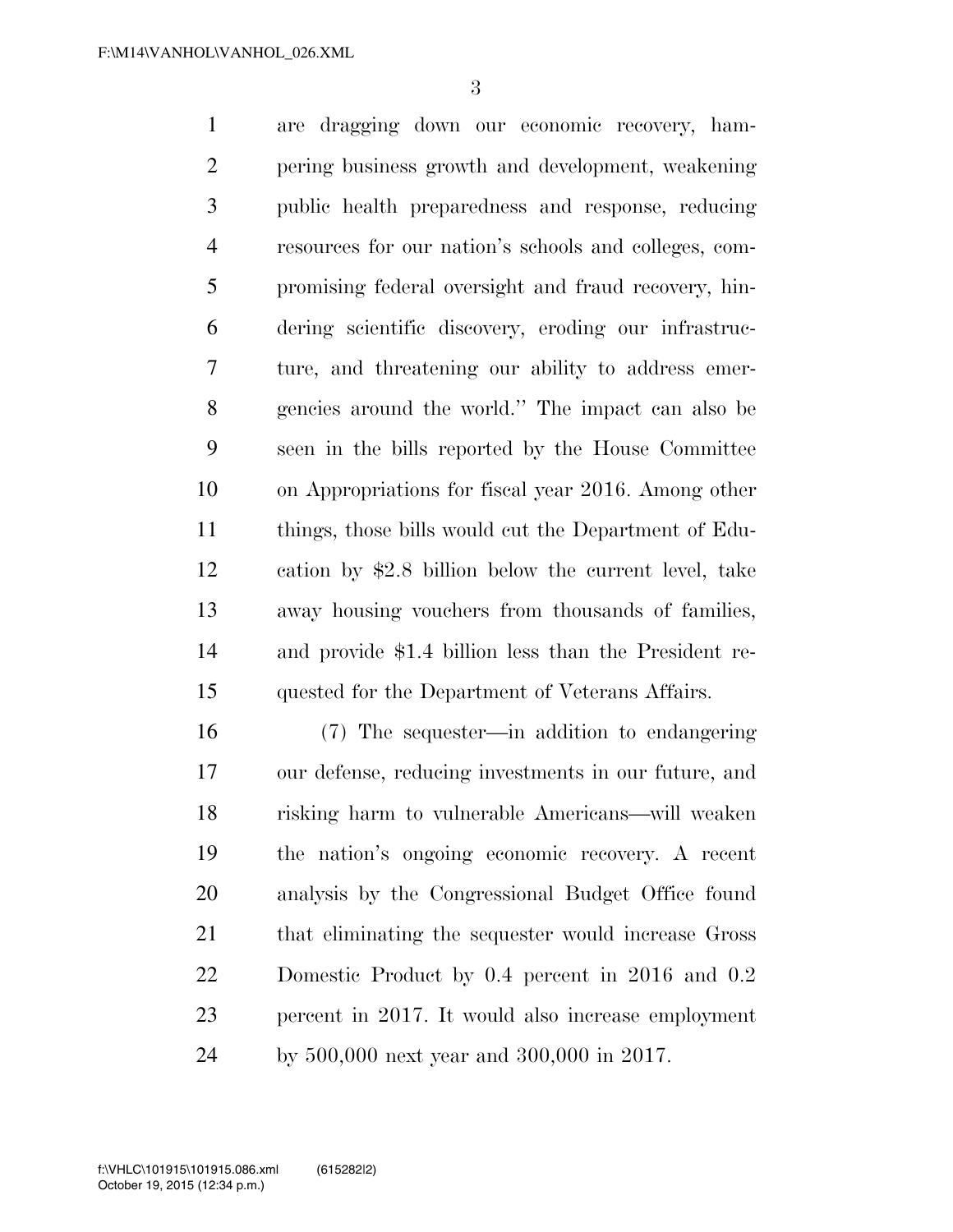(8) Providing relief from the sequester will also make it possible for Congress to act on appropria- tions legislation before temporary government fund- ing expires in December, averting a government shutdown if funding is not in place.

 (9) The last Government shutdown lasted for 16 days in 2013. The Office of Management and Budget later found that the shutdown cost the econ- omy about 120,000 private-sector jobs and shrunk GDP growth in that quarter by 0.2 percent to 0.6 percent. The country lost 6.6 million days' worth of work through furloughs of Federal employees; na- tional parks lost \$500 million in visitor spending; \$4 billion in tax refunds were delayed; nearly 6,300 children lost access to Head Start; and hundreds of food safety inspections were delayed.

 (10) Therefore, to prevent another Government shutdown and allow appropriations bills for fiscal year 2016 to fund vital services at necessary levels, immediate negotiations on a budget agreement are needed. An essential component of those negotia- tions should be to raise the discretionary spending caps for defense and non-defense, eliminating the non-defense sequester and reducing the defense se-quester by the same amount.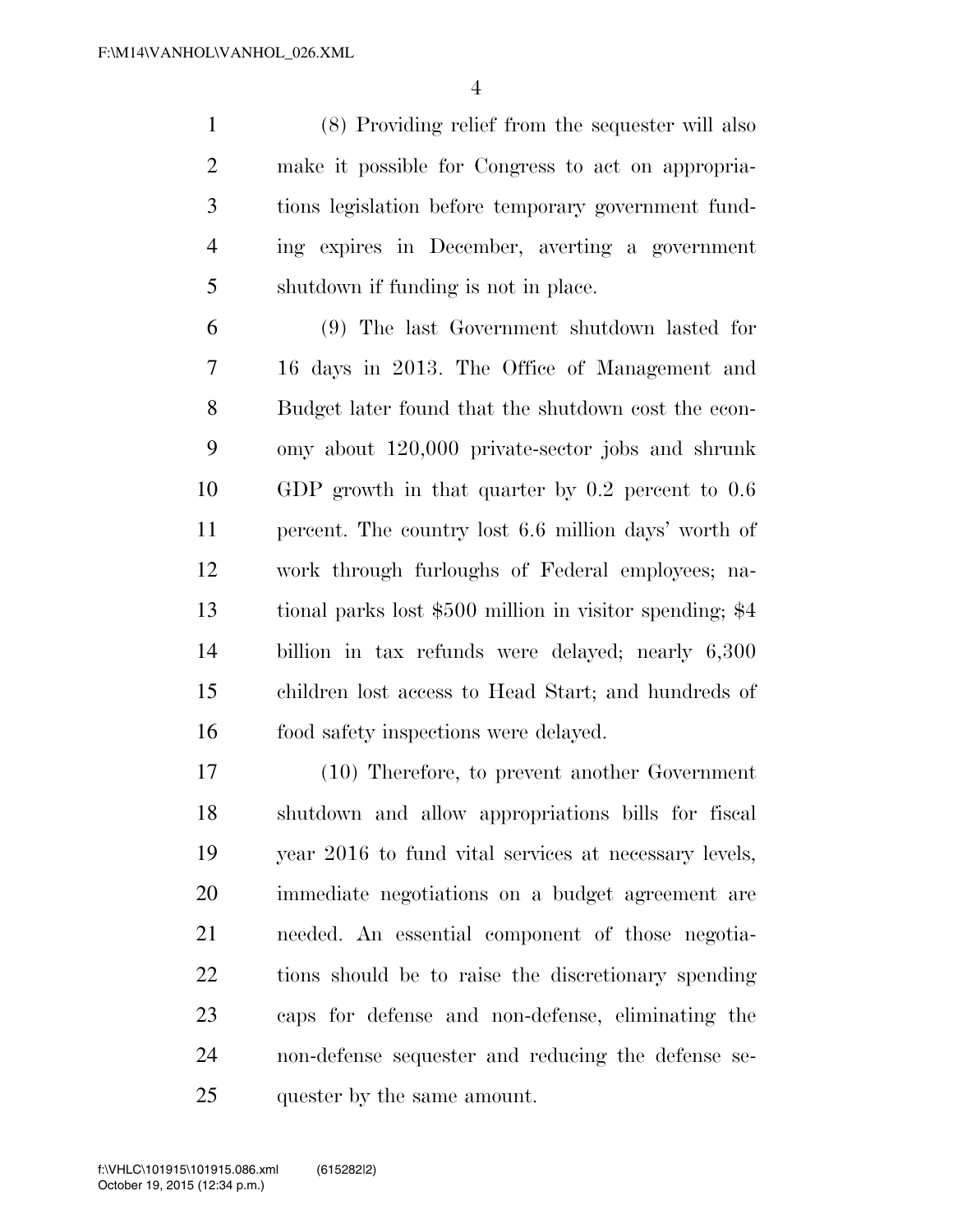(11) It is preferable that Congress agree to off- set the cost of the sequester relief with deficit reduc- tion from closing special interest tax loopholes. How- ever, it is imperative that the sequester relief occur regardless of whether the agreement for offsetting deficit reduction is reached.

## **SEC. 2. BIPARTISAN, BICAMERAL AGREEMENT ON SEQUES-TER RELIEF.**

 (a) IN GENERAL.—A bipartisan measure shall be ne- gotiated, by the individuals appointed under subsection (b), that—

 (1) increases the discretionary spending limit for fiscal year 2016 in section 251(c) of the Bal- anced Budget and Emergency Deficit Control Act of  $15 \qquad 1985 \text{ (2 U.S.C. 901(c)), with the increases equally}$  applied to the revised security category and the re- vised nonsecurity category for such fiscal year; and (2) includes provisions that reduce the deficit by an amount deemed appropriate.

20 (b) APPOINTMENT OF MEMBERS.—Not later than 1 day after the date of enactment of this Act—

 (1) the Speaker of the House of Representa-23 tives shall determine the total number of individuals that shall negotiate the measure described under subsection (a); and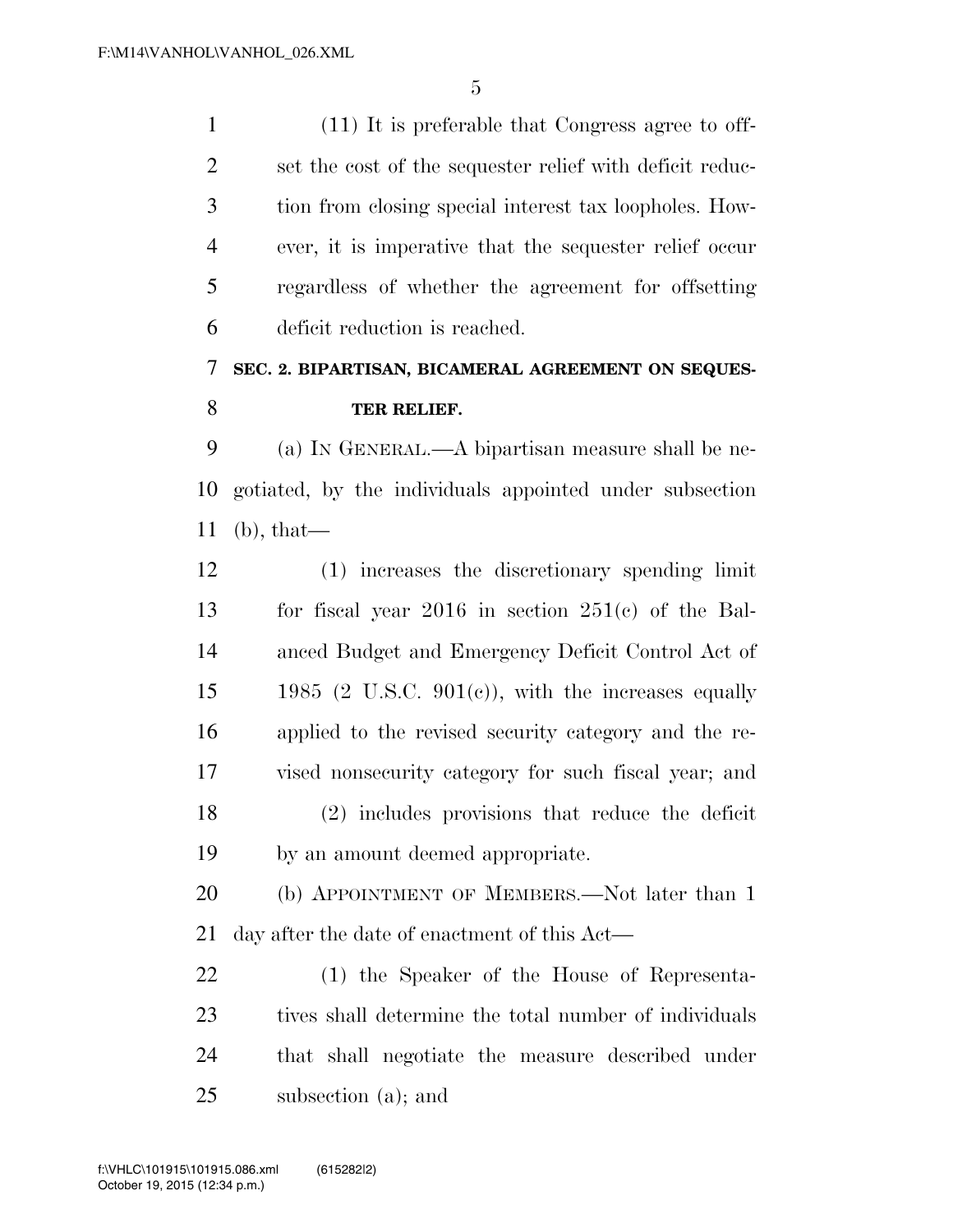| $\mathbf{1}$   | (2) the Speaker, the Minority Leader of the                    |
|----------------|----------------------------------------------------------------|
| $\overline{2}$ | House of Representatives, the Majority Leader of               |
| 3              | the Senate, and the Minority Leader of the Senate              |
| $\overline{4}$ | shall each appoint one quarter of the total number             |
| 5              | of individuals determined under paragraph (1).                 |
| 6              | (c) APPROVAL AND CONSIDERATION OF MEASURE.                     |
| 7              | (1) APPROVAL.—The measure described in sub-                    |
| 8              | section (a) shall require the approval of a majority           |
| 9              | of the individuals appointed under subsection $(b)(2)$ .       |
| 10             | (2) CONSIDERATION.—If approved under para-                     |
| 11             | graph (1), the measure shall be considered under the           |
| 12             | procedures set forth in section 402 of the Budget              |
| 13             | Control Act of $2011$ (Public Law $112-25$ ), other            |
| 14             | than subsection (g), and except that in applying               |
| 15             | such section, "October 30, 2015" shall be sub-                 |
| 16             | stituted for "December 9, 2011" and "November                  |
| 17             | 16, 2015" shall be substituted for "December 23,               |
| 18             | $2011$ " in each place it appears.                             |
| 19             | SEC. 3. ALTERNATIVE ADJUSTMENT TO DISCRETIONARY                |
| 20             | SPENDING LIMIT FOR FISCAL YEAR 2016.                           |
| 21             | (a) SECURITY AND NONSECURITY DISCRETIONARY                     |
| 22             | SPENDING LIMIT ADJUSTMENTS.—If the measure de-                 |
|                | 23 scribed under section $2(a)$ is not enacted into law before |
|                | 24 November 17, 2015, effective upon November 17, 2015,        |
|                |                                                                |